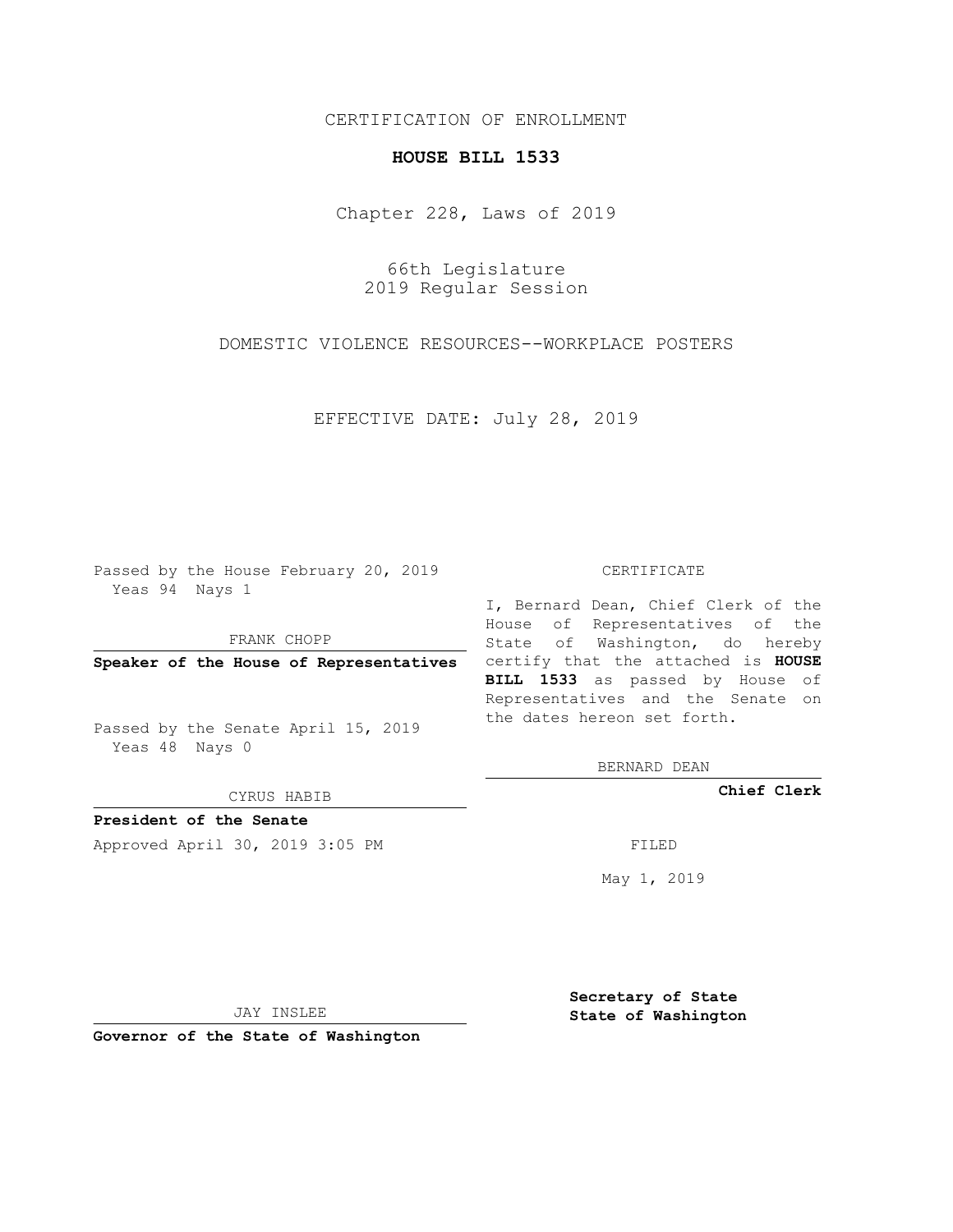### **HOUSE BILL 1533**

Passed Legislature - 2019 Regular Session

# **State of Washington 66th Legislature 2019 Regular Session**

**By** Representatives Mosbrucker, Pettigrew, Corry, Goodman, Maycumber, Dye, Macri, Griffey, Kraft, Van Werven, Chambers, Walsh, Graham, Appleton, Blake, Doglio, Reeves, Stanford, Valdez, and Leavitt

Read first time 01/23/19. Referred to Committee on Labor & Workplace Standards.

 AN ACT Relating to making information about domestic violence resources available in the workplace; adding a new section to chapter 50.12 RCW; and creating a new section.3

BE IT ENACTED BY THE LEGISLATURE OF THE STATE OF WASHINGTON:

 NEW SECTION. **Sec. 1.** (1) The legislature finds that domestic violence causes physical and psychological harm, broken families, economic loss, and other societal ills. According to the center for disease control's national intimate partner and sexual violence survey, about one in three women and one in three men reported experiencing intimate partner violence in their lifetime. In Washington in 2017, over fifty-four thousand domestic violence offenses were reported to law enforcement and forty-nine domestic violence homicides were committed.

 (2) The legislature finds that the workplace may be the only location in which an individual experiencing domestic violence may be free from a perpetrator and feel safe. Individuals experiencing domestic violence may also find the workplace a place of shared confidences. Therefore, the legislature intends to shine the light on and help curb domestic violence by providing, in the workplace, contact information for community resources regarding domestic 21 violence.